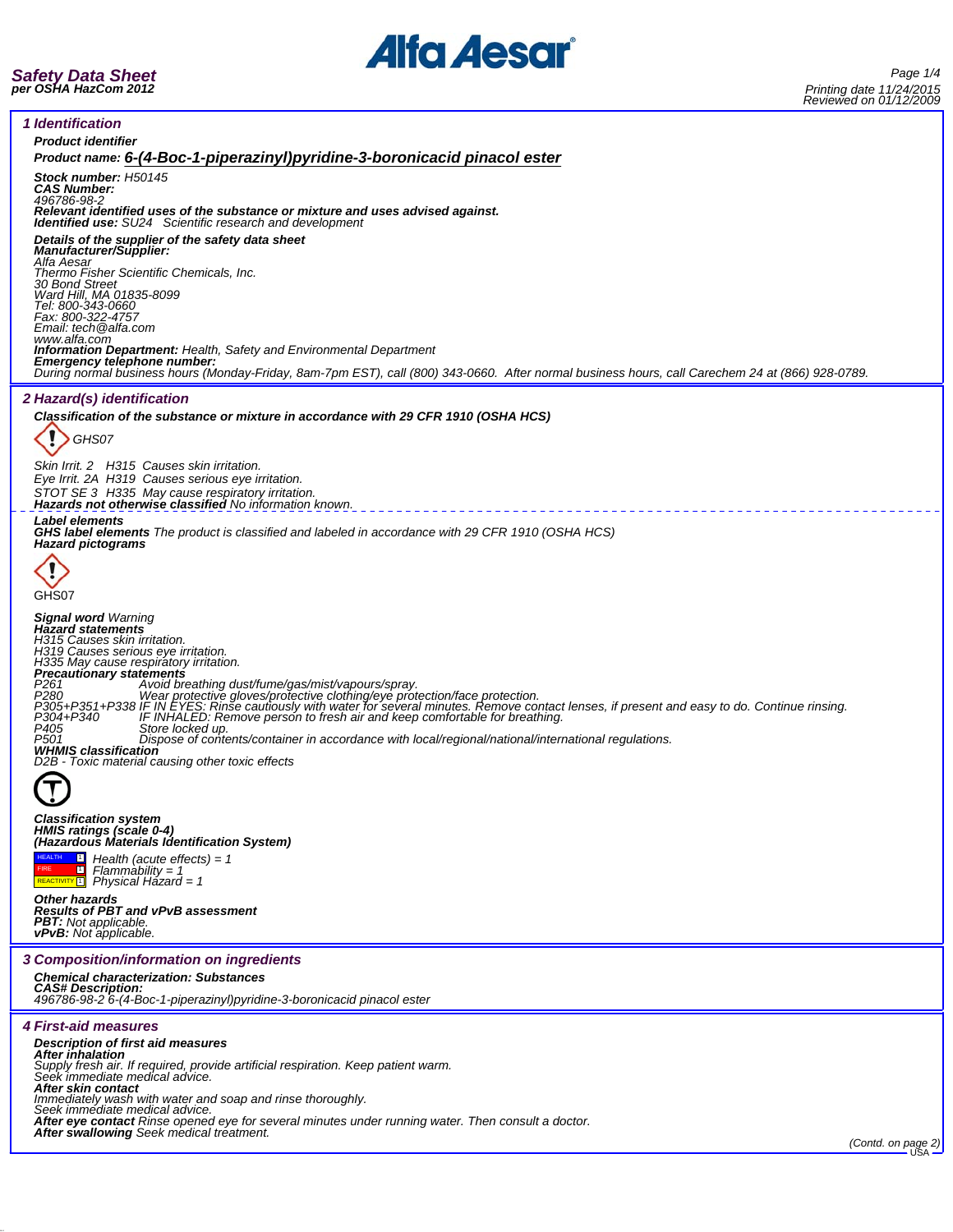*(Contd. of page 1)*

## *Product name: 6-(4-Boc-1-piperazinyl)pyridine-3-boronicacid pinacol ester*

*Information for doctor Most important symptoms and effects, both acute and delayed No further relevant information available. Indication of any immediate medical attention and special treatment needed No further relevant information available.*

## *5 Fire-fighting measures*

**Extinguishing media**<br>**Suitable extinguishing agents** Carbon dioxide, extinguishing powder or water spray. Fight larger fires with water spray or alcohol resistant foam.<br>**Special hazards arising from the substance or mixtu** *If this product is involved in a fire, the following can be released: Carbon monoxide and carbon dioxide Nitrogen oxides (NOx) Boron oxide Advice for firefighters Protective equipment: Wear self-contained respirator. Wear fully protective impervious suit. 6 Accidental release measures Personal precautions, protective equipment and emergency procedures Ensure adequate ventilation*<br>**Environmental precautions:** Do not allow material to be released to the environment without proper governmental permits. **Environmental precautions:** Do not allow material to be released to the environment without proper governmental permits.<br>**Methods and material for containment and cleaning up:** Ensure adequate ventilation.<br>**Prevention of** *7 Handling and storage Handling<br>Precautions for safe handling<br>Keep container tightly sealed.<br>Store in cool, dry place in tightly closed containers.<br>Ensure good ventilation at the workplace. Information about protection against explosions and fires: No information known. Conditions for safe storage, including any incompatibilities Storage* Requirements to be met by storerooms and receptacles: No special requirements.<br>Information about storage in one common storage facility: Store away from oxidizing agents.<br>Further information about storage conditions: *Keep container tightly sealed. Store in cool, dry conditions in well sealed containers. Specific end use(s) No further relevant information available. 8 Exposure controls/personal protection Additional information about design of technical systems: Properly operating chemical fume hood designed for hazardous chemicals and having an average face velocity of at least 100 feet per minute. Control parameters* **Components with limit values that require monitoring at the workplace: Not required.**<br>Additional information: No data *Exposure controls* **Personal protective equipment<br>General protective and hygienic measures<br>The usual precautionary measures for handling chemicals should be followed.<br>Keep away from foodstuffs, beverages and feed.** *Remove all soiled and contaminated clothing immediately. Wash hands before breaks and at the end of work.* Avoid contact with the eyes and skin.<br>Maintain an ergonomically appropriate working environment.<br>**Breathing equipment:** Use suitable respirator when high concentrations are present.<br>**Protection of hands:** Impervious gloves<br>Check protective gloves prior to each use for their proper condition.<br>The selection of suitable gloves not only depends on the material, but also on quality. Quality will vary from manufacturer to manufac *Eye protection: Safety glasses Body protection: Protective work clothing. 9 Physical and chemical properties Information on basic physical and chemical properties General Information Appearance: Form: Powder Color: White Odor: Not determined Odor threshold: Not determined. pH-value: Not applicable. Change in condition Melting point/Melting range: Not determined Boiling point/Boiling range: Not determined Sublimation temperature / start: Not determined Flash point: Not applicable Flammability (solid, gaseous) Not determined. Ignition temperature: Not determined Decomposition temperature: (Contd. on page 3)*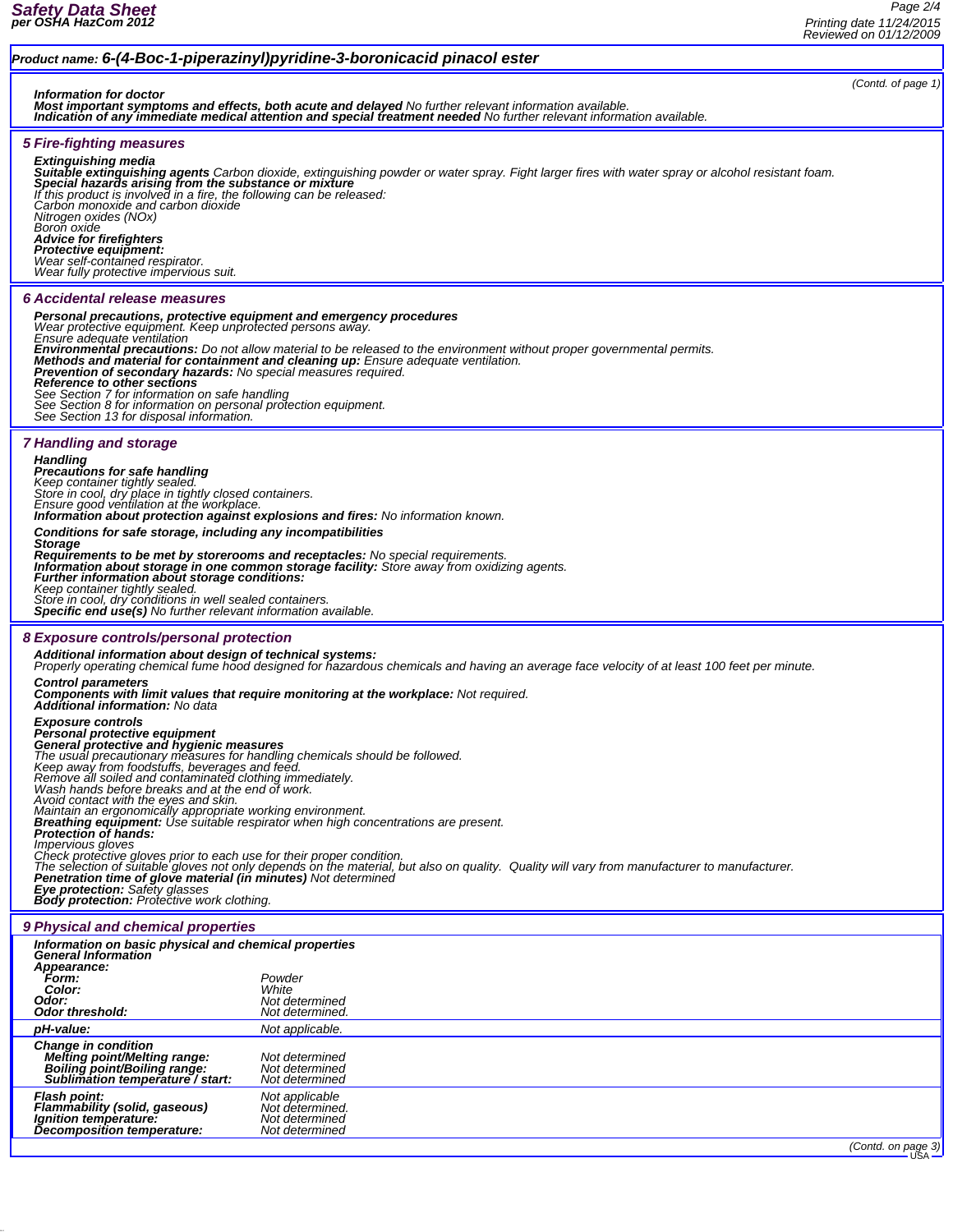## *Product name: 6-(4-Boc-1-piperazinyl)pyridine-3-boronicacid pinacol ester*

*(Contd. of page 2)*

|                                                                                                                                                  | (Contd. of page 2)                                                                                                                                                                                                                                                                                                                                                           |
|--------------------------------------------------------------------------------------------------------------------------------------------------|------------------------------------------------------------------------------------------------------------------------------------------------------------------------------------------------------------------------------------------------------------------------------------------------------------------------------------------------------------------------------|
| Auto igniting:                                                                                                                                   | Not determined.                                                                                                                                                                                                                                                                                                                                                              |
| Danger of explosion:<br><b>Explosion limits:</b>                                                                                                 | Product does not present an explosion hazard.                                                                                                                                                                                                                                                                                                                                |
| Lower:<br><b>Upper:</b>                                                                                                                          | Not determined<br>Not determined                                                                                                                                                                                                                                                                                                                                             |
| Vapor pressure:                                                                                                                                  | Not applicable.                                                                                                                                                                                                                                                                                                                                                              |
| Density:<br>Relative density                                                                                                                     | Not determined<br>Not determined.                                                                                                                                                                                                                                                                                                                                            |
| <b>Vapor density</b>                                                                                                                             | Not applicable.                                                                                                                                                                                                                                                                                                                                                              |
| <b>Evaporation rate</b><br>Solubility in / Miscibility with                                                                                      | Not applicable.                                                                                                                                                                                                                                                                                                                                                              |
| Water:<br><b>Partition coefficient (n-octanol/water): Not determined.</b>                                                                        | Not determined                                                                                                                                                                                                                                                                                                                                                               |
| Viscosity:<br>dynamic:                                                                                                                           | Not applicable.                                                                                                                                                                                                                                                                                                                                                              |
| kinematic:                                                                                                                                       | Not applicable.                                                                                                                                                                                                                                                                                                                                                              |
| <b>Other information</b>                                                                                                                         | No further relevant information available.                                                                                                                                                                                                                                                                                                                                   |
| <b>10 Stability and reactivity</b>                                                                                                               |                                                                                                                                                                                                                                                                                                                                                                              |
| <b>Reactivity</b> No information known.                                                                                                          |                                                                                                                                                                                                                                                                                                                                                                              |
| Chemical stability Stable under recommended storage conditions.                                                                                  | Thermal decomposition / conditions to be avoided: Decomposition will not occur if used and stored according to specifications.                                                                                                                                                                                                                                               |
| <b>Possibility of hazardous reactions</b> No dangerous reactions known                                                                           |                                                                                                                                                                                                                                                                                                                                                                              |
| <b>Conditions to avoid</b> No further relevant information available.<br><b>Incompatible materials: Oxidizing agents</b>                         |                                                                                                                                                                                                                                                                                                                                                                              |
| Hazardous decomposition products:                                                                                                                |                                                                                                                                                                                                                                                                                                                                                                              |
| Carbon monoxide and carbon dioxide<br>Nitrogen oxides                                                                                            |                                                                                                                                                                                                                                                                                                                                                                              |
| Boron oxide                                                                                                                                      |                                                                                                                                                                                                                                                                                                                                                                              |
| 11 Toxicological information                                                                                                                     |                                                                                                                                                                                                                                                                                                                                                                              |
| Information on toxicological effects                                                                                                             |                                                                                                                                                                                                                                                                                                                                                                              |
| Acute toxicity: No effects known.<br>LD/LC50 values that are relevant for classification: No data                                                |                                                                                                                                                                                                                                                                                                                                                                              |
| Skin irritation or corrosion: Causes skin irritation.                                                                                            |                                                                                                                                                                                                                                                                                                                                                                              |
| Eye irritation or corrosion: Causes serious eye irritation.<br>Sensitization: No sensitizing effects known.                                      |                                                                                                                                                                                                                                                                                                                                                                              |
| Germ cell mutagenicity: No effects known.                                                                                                        |                                                                                                                                                                                                                                                                                                                                                                              |
| Reproductive toxicity: No effects known.                                                                                                         | <b>Carcinogenicity:</b> EPA-1: Data are inadequate for an assessment of human carcinogenic potential.                                                                                                                                                                                                                                                                        |
|                                                                                                                                                  | Specific target organ system toxicity - repeated exposure: No effects known.                                                                                                                                                                                                                                                                                                 |
| Aspiration hazard: No effects known.                                                                                                             | Specific target organ system toxicity - single exposure: May cause respiratory irritation.                                                                                                                                                                                                                                                                                   |
| <b>Subacute to chronic toxicity:</b> No effects known.                                                                                           |                                                                                                                                                                                                                                                                                                                                                                              |
| Subacute to chronic toxicity:                                                                                                                    |                                                                                                                                                                                                                                                                                                                                                                              |
|                                                                                                                                                  | Boron affects the central nervous system. Boron poisoning causes depression of the circulation, persistant vomiting and diarrhea, followed by profound shock and<br>coma. The temperature may become subnormal and a scarletina f<br>Additional toxicological information: To the best of our knowledge the acute and chronic toxicity of this substance is not fully known. |
|                                                                                                                                                  |                                                                                                                                                                                                                                                                                                                                                                              |
| <b>12 Ecological information</b><br><b>Toxicity</b>                                                                                              |                                                                                                                                                                                                                                                                                                                                                                              |
| <b>Aquatic toxicity:</b> No further relevant information available.                                                                              |                                                                                                                                                                                                                                                                                                                                                                              |
| Persistence and degradability No further relevant information available.<br>Bioaccumulative potential No further relevant information available. |                                                                                                                                                                                                                                                                                                                                                                              |
| Mobility in soil No further relevant information available.                                                                                      |                                                                                                                                                                                                                                                                                                                                                                              |
| Additional ecological information:<br><b>General notes:</b>                                                                                      |                                                                                                                                                                                                                                                                                                                                                                              |
|                                                                                                                                                  | Do not allow material to be released to the environment without proper governmental permits.                                                                                                                                                                                                                                                                                 |
| Avoid transfer into the environment.                                                                                                             | Do not allow undiluted product or large quantities to reach ground water, water course or sewage system.                                                                                                                                                                                                                                                                     |
| <b>Results of PBT and vPvB assessment</b><br><b>PBT:</b> Not applicable.                                                                         |                                                                                                                                                                                                                                                                                                                                                                              |
| vPvB: Not applicable.                                                                                                                            |                                                                                                                                                                                                                                                                                                                                                                              |
| Other adverse effects No further relevant information available.                                                                                 |                                                                                                                                                                                                                                                                                                                                                                              |
| <b>13 Disposal considerations</b>                                                                                                                |                                                                                                                                                                                                                                                                                                                                                                              |
| Waste treatment methods                                                                                                                          | <b>Recommendation</b> Consult state, local or national regulations to ensure proper disposal.                                                                                                                                                                                                                                                                                |
| Uncleaned packagings:                                                                                                                            |                                                                                                                                                                                                                                                                                                                                                                              |
| <b>Recommendation:</b> Disposal must be made according to official regulations.                                                                  |                                                                                                                                                                                                                                                                                                                                                                              |
| <b>14 Transport information</b><br>Not a hazardous material for transportation.                                                                  |                                                                                                                                                                                                                                                                                                                                                                              |
| <b>UN-Number</b>                                                                                                                                 |                                                                                                                                                                                                                                                                                                                                                                              |
| DOT, IMDG, IATA                                                                                                                                  | None                                                                                                                                                                                                                                                                                                                                                                         |
| UN proper shipping name<br>DOT, IMDG, IATA                                                                                                       | None                                                                                                                                                                                                                                                                                                                                                                         |
| Transport hazard class(es)                                                                                                                       |                                                                                                                                                                                                                                                                                                                                                                              |
| DOT, ADR, IMDG, IATA<br>Class                                                                                                                    | None                                                                                                                                                                                                                                                                                                                                                                         |
|                                                                                                                                                  |                                                                                                                                                                                                                                                                                                                                                                              |
| Packing group<br>DOT, IMDG, IATA                                                                                                                 | None                                                                                                                                                                                                                                                                                                                                                                         |
| <b>Environmental hazards:</b>                                                                                                                    | Not applicable.                                                                                                                                                                                                                                                                                                                                                              |
|                                                                                                                                                  | (Contd. on page 4)                                                                                                                                                                                                                                                                                                                                                           |